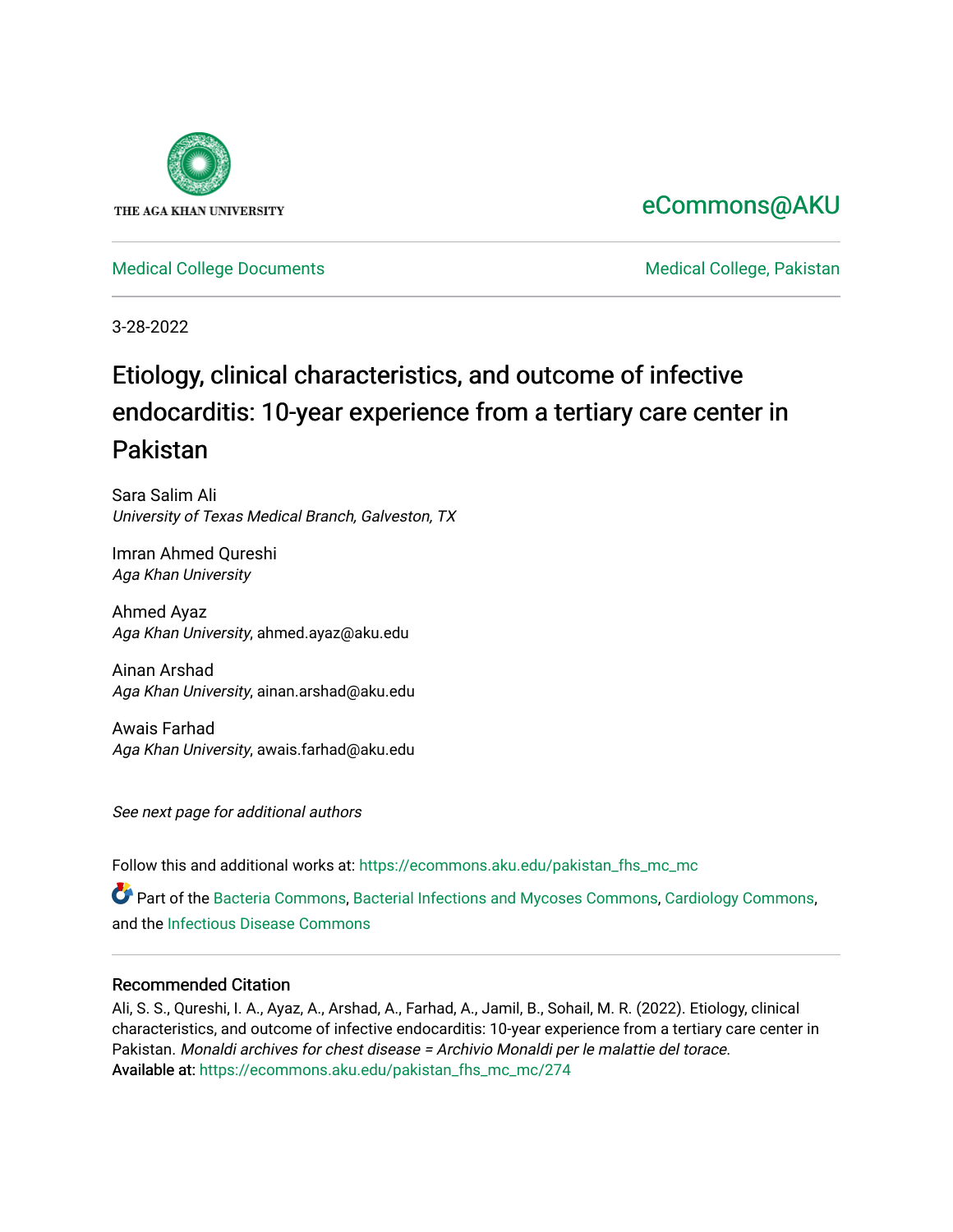#### Authors

Sara Salim Ali, Imran Ahmed Qureshi, Ahmed Ayaz, Ainan Arshad, Awais Farhad, Bushra Jamil, and Muhammad Rizwan Sohail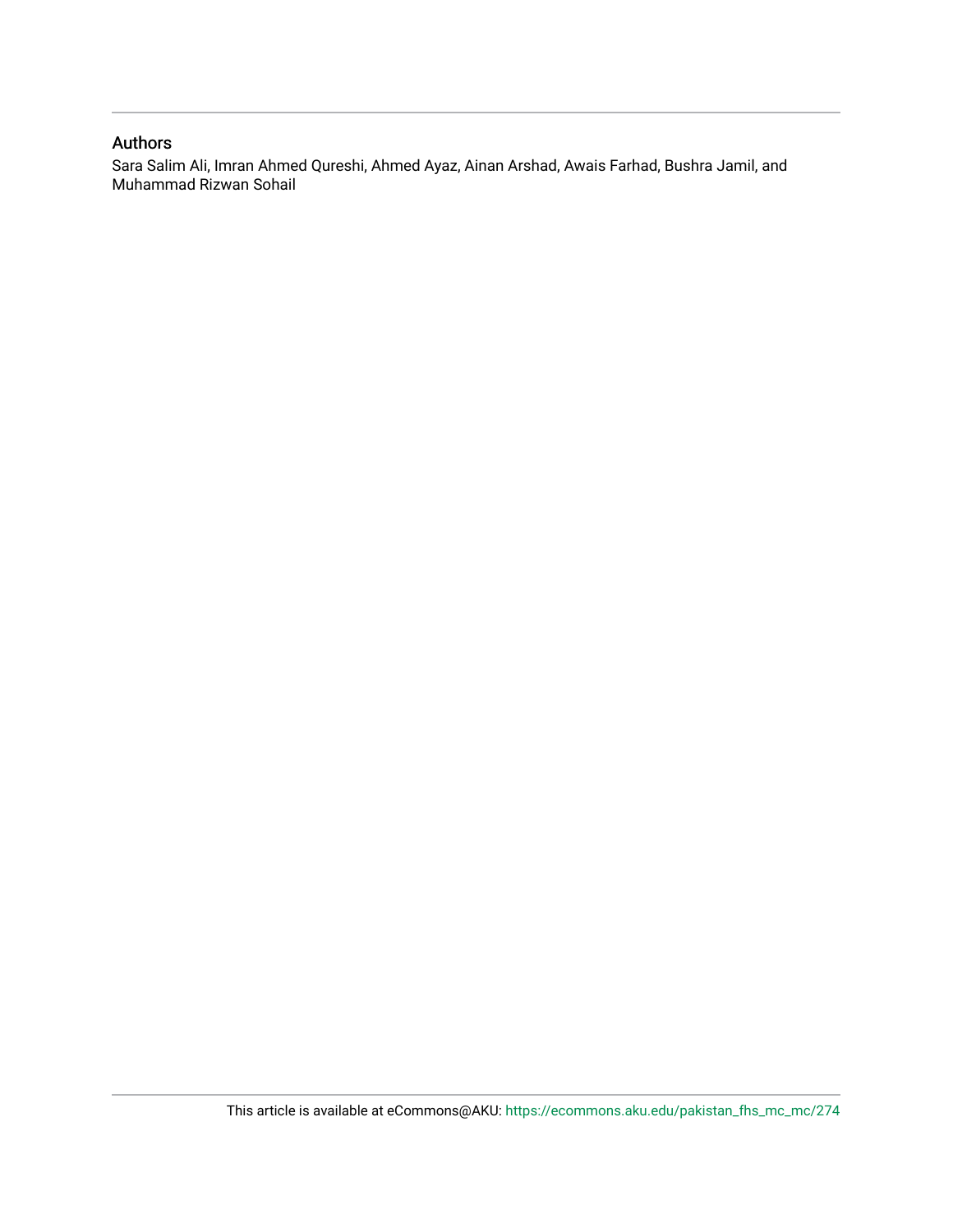



**Monaldi Archives for Chest Disease**

eISSN 2532-5264 https://www.monaldi-archives.org/

**Publisher's Disclaimer**. E-publishing ahead of print is increasingly important for the rapid dissemination of science. The **Monaldi Archives for Chest Disease** is, therefore, Epublishing PDF files of an early version of manuscripts that undergone a regular peer review and have been accepted for publication, but have not been through the copyediting, typesetting, pagination and proofreading processes, which may lead to differences between this version and the final one.

The final version of the manuscript will then appear on a regular issue of the journal. E-publishing of this PDF file has been approved by the authors.

Monaldi Arch Chest Dis 2022 [Online ahead of print]

*To cite this Article:*

Ali SS, Qureshi IA, Ayaz A, et al. **Etiology, clinical characteristics, and outcome of infective endocarditis: 10-year experience from a tertiary care center in Pakistan.** *Monaldi Arch Chest Dis* doi: 10.4081/monaldi.2022.2212

 $\odot$   $\odot$  the Author(s), 2022 *Licensee* PAGEPress, Italy

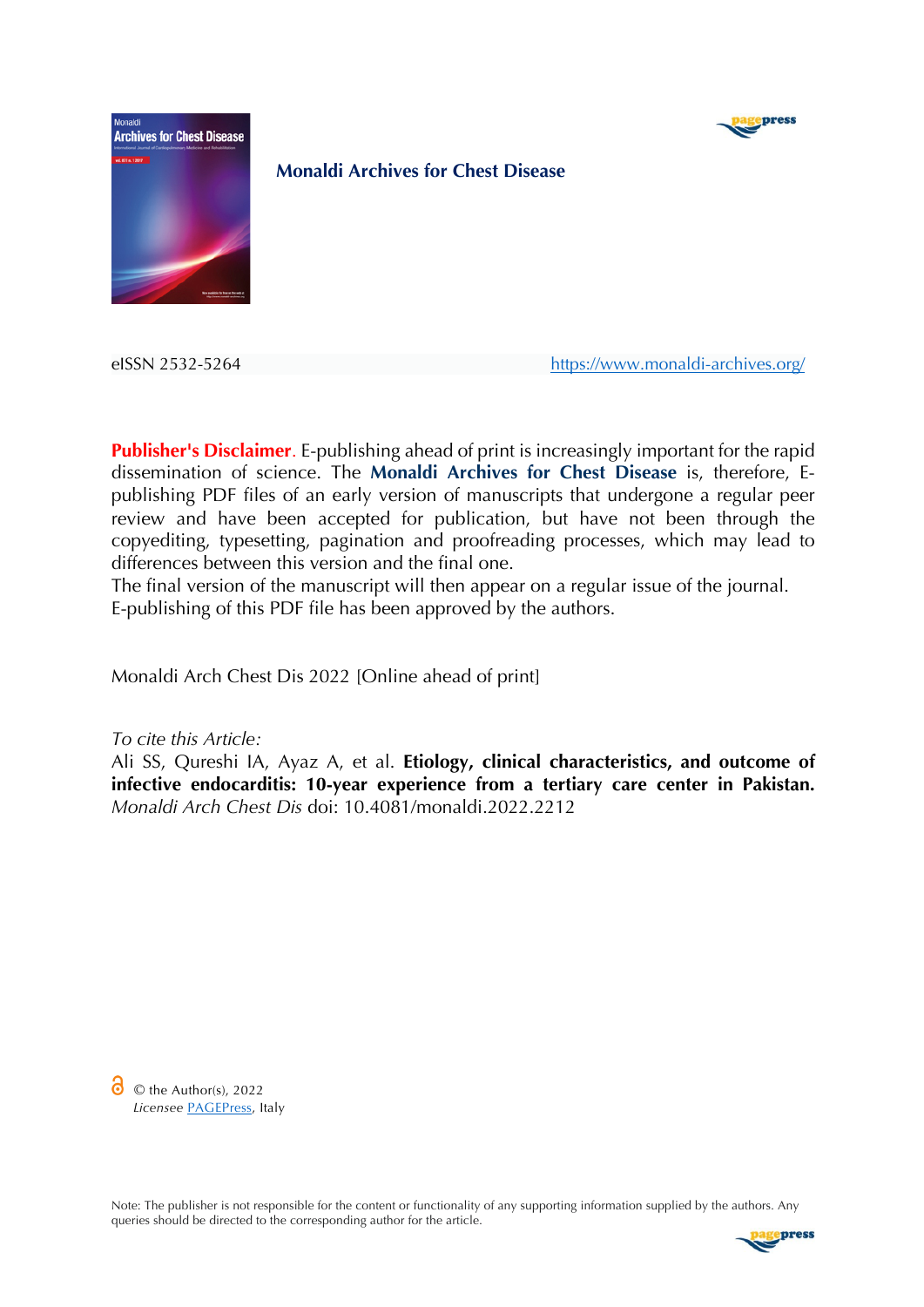## **Etiology, clinical characteristics, and outcome of infective endocarditis: 10-year experience from a tertiary care center in Pakistan**

Sara Salim Ali<sup>1</sup>, Imran Ahmed Qureshi<sup>2</sup>, Ahmed Ayaz<sup>2</sup>, Ainan Arshad<sup>3</sup>, Awais Farhad<sup>4</sup>, Bushra Jamil<sup>5</sup>, Muhammad Rizwan Sohail<sup>6</sup>

<sup>1</sup>Department of Pediatrics, University of Texas Medical Branch, Galveston, TX, USA Medical college, Aga Khan University, Karachi, Pakistan <sup>3</sup>Department of Internal Medicine, Aga Khan University, Karachi, Pakistan Department of Cardiology, Aga Khan University, Karachi, Pakistan Department of Infectious Diseases, Aga Khan University, Karachi, Pakistan Department of Infectious Diseases, Baylor College of Medicine, Houston, TX, USA

**Corresponding author:** Ainan Arshad, 1<sup>st</sup> floor, Faculty Office Building, Aga Khan University, Stadium Road, Karachi-74800, Pakistan. Tel. +9233104123, Email: ainan\_arshad@hotmail.com

#### **Author Contributions:**

**Study conception, design and methodology:** Ahmed, Ainan. Awais **Data collection:** Sara, Imran **Data analysis and interpretation:** Ahmed **Manuscript writing (First draft):** Sara, Imran, Ahmed **Editing and critical review of the manuscript:** Ainan, Awais, Bushra, Rizwan

**Conflict of Interest:** Dr. Sohail reports receiving funds from TYRX Inc. and Medtronic for prior research unrelated to this study administered according to a sponsored research agreement between Mayo Clinic and study sponsor that prospectively defined the scope of the research effort and corresponding budget; Honoraria/consulting fees: Medtronic, Philips, and Aziyo Biologics.

**Funding:** None.

**Ethics approval and consent to participate:** The study was approved by the Institutional Review Board at Aga Khan University (Ref no: 2019-1685-4104).

**Availability of data and materials:** Data can be provided upon reasonable request.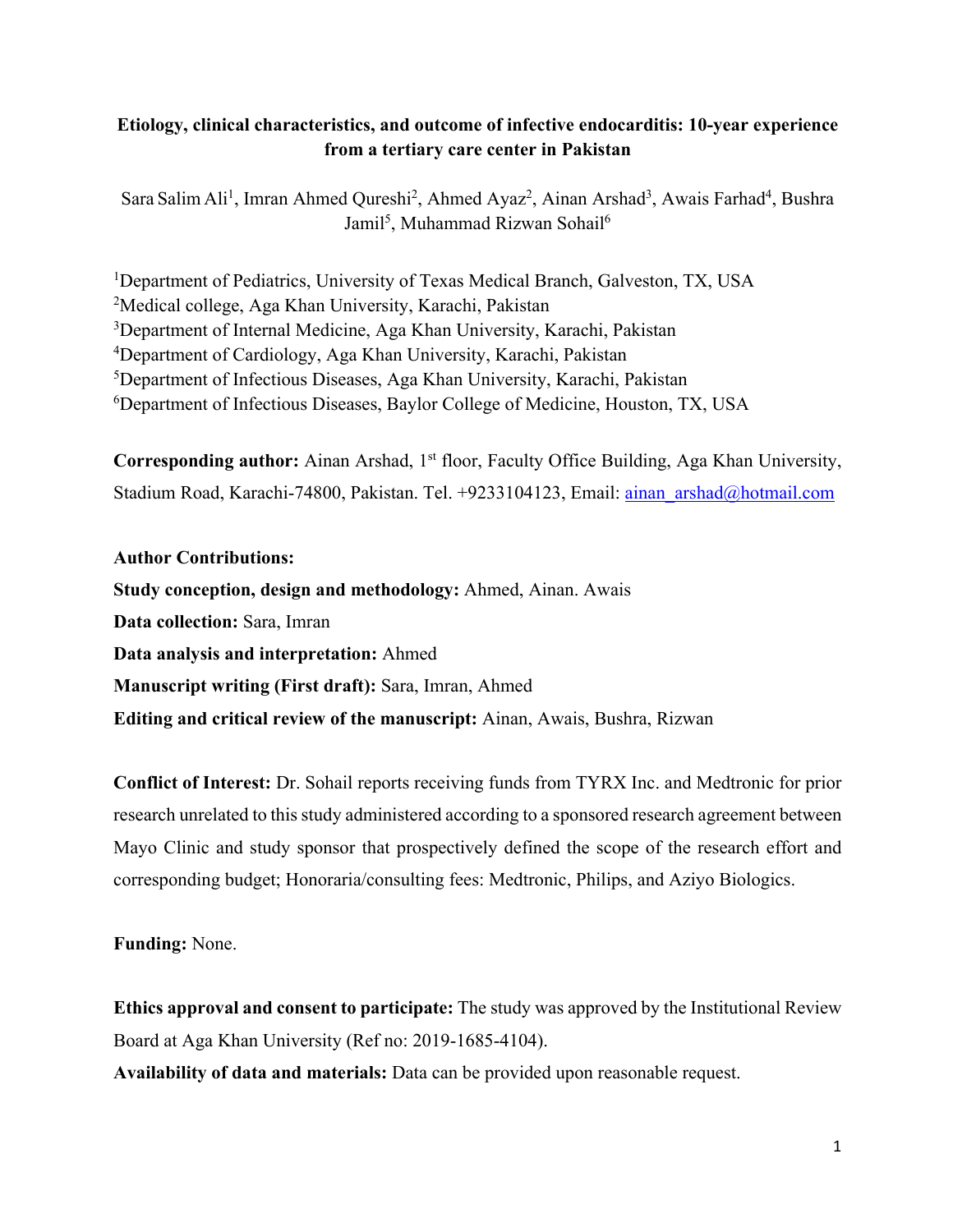#### **Acknowledgements:** None.

#### **Abstract**

This study was conducted to assess the clinical characteristics, causative agents, complications, and outcomes of infective endocarditis (IE) among patients presenting to our tertiary care center over the last decade. This retrospective cohort study included all adult patients admitted to the Aga Khan University Hospital with the diagnosis of IE over a ten-year period from 2010 to 2020. Outcomes variables included complications during hospitalization, surgical intervention, mortality, and length of stay. We identified a total of 305 cases out of which 176 (58%) were males and 129 (42%) were females. The mean age of the patients was  $46.9 \pm 18.8$  years. 95 (31%) had prosthetic valves in place. *Staphylococcus aureus* was isolated in 54 (39%) patients followed by coagulase-negative *Staphylococcus* in 23 (17%). Echocardiography revealed vegetations and abscesses in 236 (77%) and 4 (1%) patients, respectively. The most common valvular complication was mitral valve regurgitation found in 26 (9%) patients, followed by tricuspid valve regurgitation in 13 (4%) patients and aortic valve regurgitation in 11 (3%) patients. Furthermore, 81 (27%) patients suffered from heart failure and 66 (22%) from a stroke during hospitalization. The mean hospital length of stay was  $10.4 \pm 10.6$  days. 64 (21%) patients required surgical repair and the overall mortality rate was 25%. Prosthetic valve endocarditis ( $OR = 3.74$ , 95% CI = 2.15-6.50, p<0.001), chronic kidney disease (OR = 2.51, 95% CI = 1.15-5.47, p=0.036), previous stroke (OR  $= 2.42, 95\% \text{ CI} = 1.18-4.96, \text{p} = 0.026$ , and ischemic heart disease (OR = 3.04, 95% CI = 1.50-6.16, p=0.003) were significantly associated with an increased risk of mortality. In conclusion, our study provided valuable data on the clinical characteristics and outcomes of patients with IE in a developing country. *S. aureus* was the most common causative agent. Heart failure and stroke were the most common complications. The presence of prosthetic valves, history of chronic kidney disease, ischemic heart disease and previous stroke were associated with a significantly increased risk of mortality. Surgical management was not associated with improved outcomes.

**Key words:** Infective endocarditis; prosthetic valves; infections; cardiology.

#### **Introduction**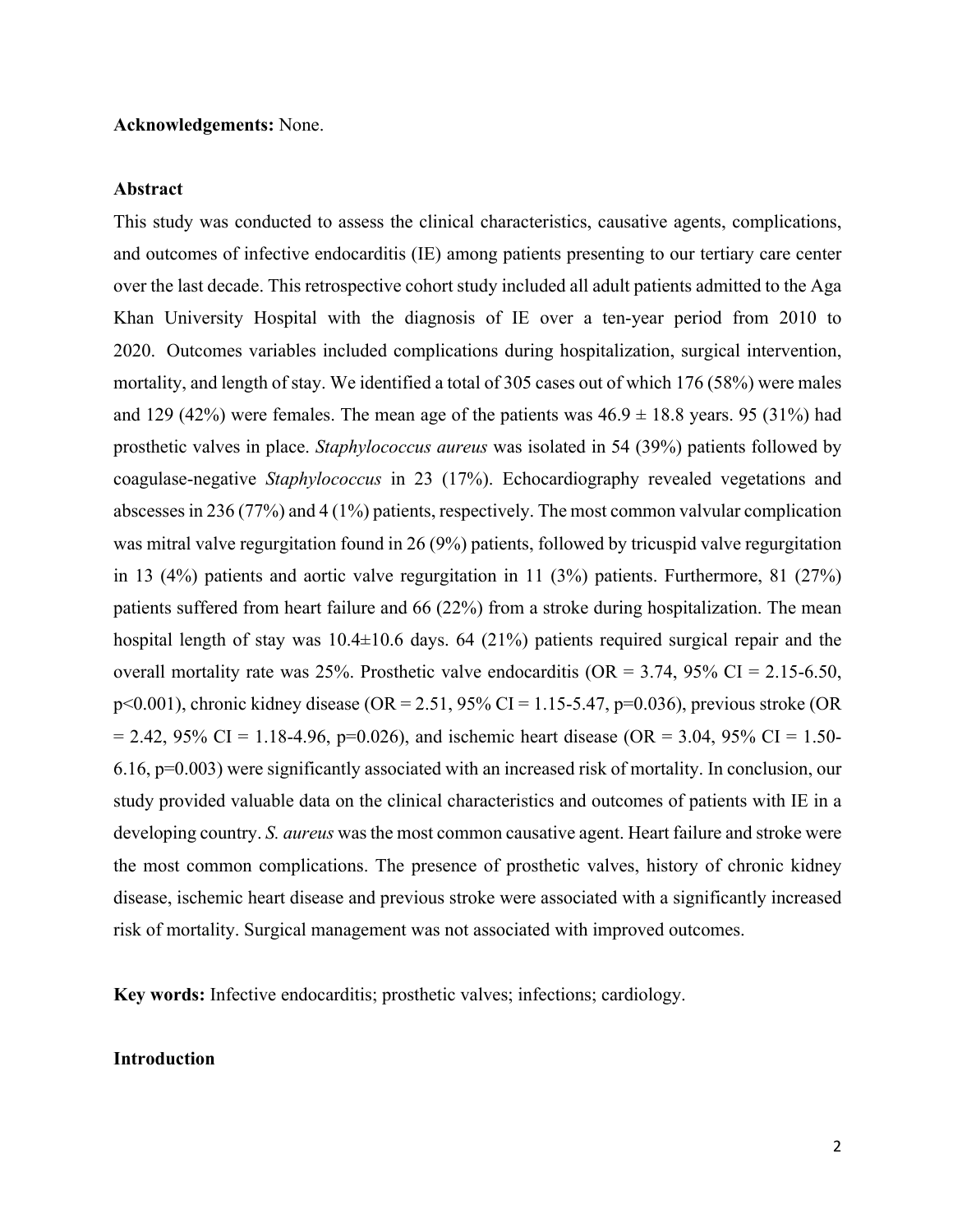Despite improvements in diagnostic accuracy, medical therapy, and surgical techniques, inhospital mortality remains high in infective endocarditis (IE), approaching 20% or more, and remains essentially unchanged over the past 2 decades [1,2]. Medical innovations, an ageing population, and widespread changes in health-care delivery in the last five decades have impacted the clinical spectrum of IE [3,4]. These include the increasing use of intracardiac devices, prosthetic heart valves, and complex medical comorbidities. Changes in antimicrobial prescription patterns have also led to alterations in microbial flora and infection with more resistant organisms  $[5-7]$ .

IE is now associated with prolonged hospitalization due to complications such as heart failure, stroke, systemic embolization, and sepsis. These complications are associated with a higher mortality and impaired quality of life in patients who survive IE [8].

Most published data on IE is from medical centers in the developed countries. However, the epidemiology and microbiologic spectrum of IE is different in South Asian population, compared to the western population. This study was conducted to assess the clinical characteristics, causative agents, and outcomes of IE patients over the last decade in a developing country with evolving healthcare system.

#### **Materials and Methods**

This retrospective cohort study included all adult patients admitted to the Aga Khan University Hospital with the diagnosis of IE over a ten-year period from 2010 to 2020. The study was approved by the Institutional Review Board at Aga Khan University (Ref no: 2019-1685-4104). We identified cases of IE through electronically coded medical records (International Classification of Diseases 9th revision with clinical modification, or ICD-9-CM). Blood culture results and echocardiography data of these patients was obtained from medical records to confirm cases of IE using modified Duke criteria and ACC guidelines [9].

The data of included patients was collected using medical records by the research team using a pre-approved case report form. Variables included demographics, comorbid conditions, hospitalization characteristics, laboratory, radiological findings, and outcome. Outcome variables included surgical management, length of stay, and mortality.

IBM SPSS 22 was used for data analysis. Continuous variables were reported as mean  $\pm$  SD. Categorical variables were reported as counts and percentages. We compared characteristics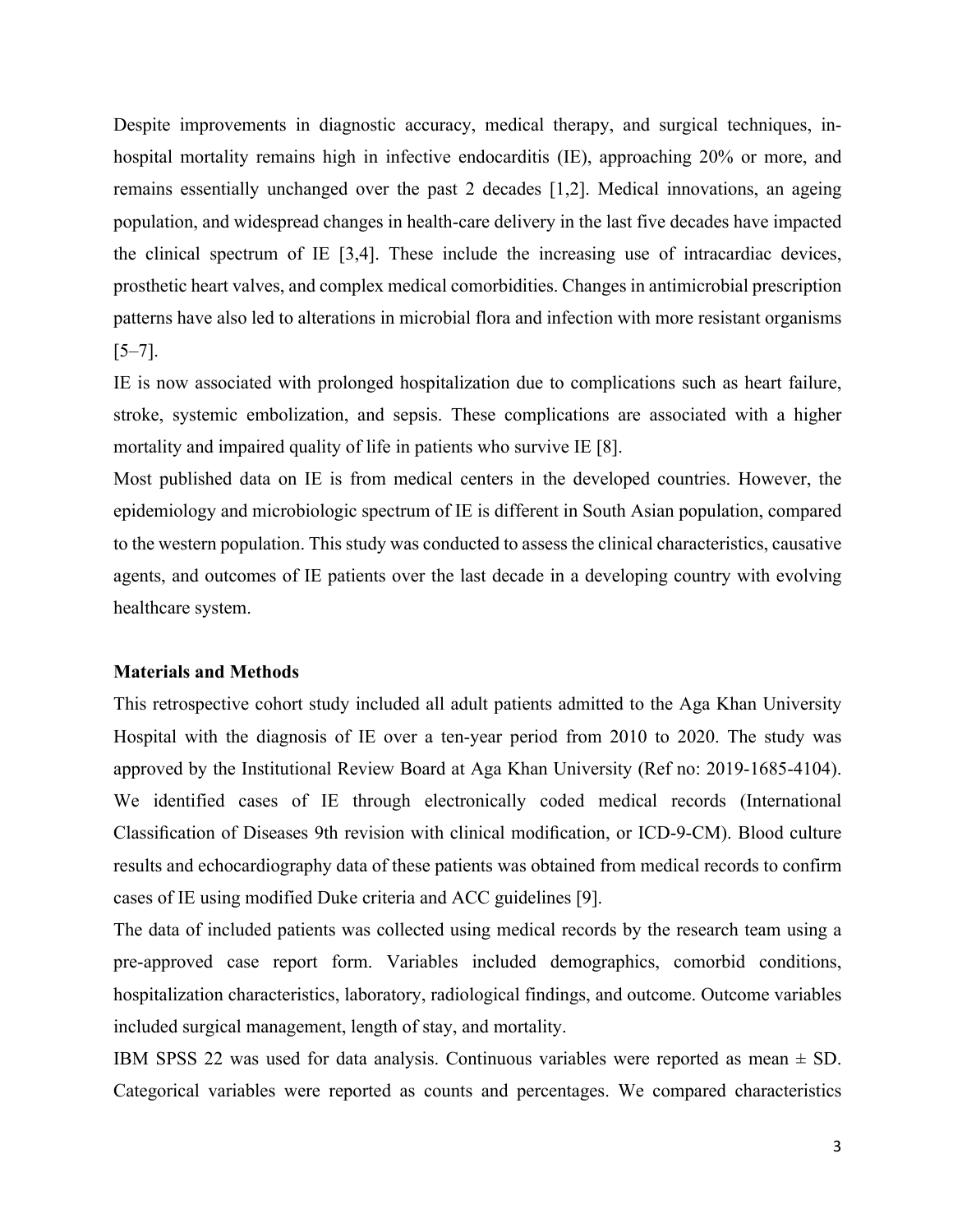between native valve and prosthetic valve endocarditis by using Student *t*-test or Wilcoxon ranksum test for continuous variables, and chi-square test or Fisher exact test for categorical variables, based on cell counts. Multivariable logistic regression was used to determine independent factors associate with mortality after adjusting for potential confounding factors such as age, sex and comorbid conditions. A p-value less than or equal to 0.05 was considered as significant.

#### **Results**

We identified a total of 305 cases out of which 176 (58%) were males and 129 (42%) were females. The mean age of the patients was  $46.9 \pm 18.8$  years. Out of 305 patients, 95 (31%) had prosthetic valves in place. In our study population, 22 (7%) patients with native valves and 6 patients (2%) with prosthetic valves had a prior history of rheumatic heart disease (Figure 1). Baseline characteristics of all the included patients are presented in Table 1. Blood cultures were done for all the 305 patients out of which for 166 (54%) patients were reported as 'culture negative'. The remaining 139 (46%) were culture positive out of which 109 patients reported positive for Gram positive cocci. *Staphylococcus aureus* was isolated in 54 (39%) patients followed by Coagulase negative Staphylococcus in 23 (17%), Streptococci in 19 (14%) and Enterococci in 13 (9%). Microbiological and radiological characteristics of all patients are presented in Table 2. Echocardiography revealed vegetations and abscesses in 236 (77%) and 4 (1%) patients respectively. The most common valvular complication was mitral valve regurgitation found in 26 (9%) patients, followed by tricuspid valve regurgitation in 13 (4.3) patients and aortic valve regurgitation 11 (3.6) patients. Furthermore, 81 (27%) patients suffered from heart failure and 66 (22%) from stroke. The overall average length of stay of patients was  $10.4 \pm 10.6$  days. 64 (21%) patients required surgical repair and the overall mortality rate was 25%. Prosthetic valve endocarditis (OR = 3.74, 95% CI = 2.15-6.50,  $p = 0.001$ ), History of chronic kidney disease  $(OR = 2.51, 95\% \text{ CI} = 1.15 - 5.47, p = 0.036)$ , history of previous stroke  $(OR = 2.42, 95\% \text{ CI} =$ 1.18-4.96,  $p = 0.026$ ) and history of ischemic heart disease (OR = 3.04, 95% CI = 1.50-6.16, p  $= 0.003$ ) were significantly associated with an increased risk of mortality (Table 3).

#### **Discussion**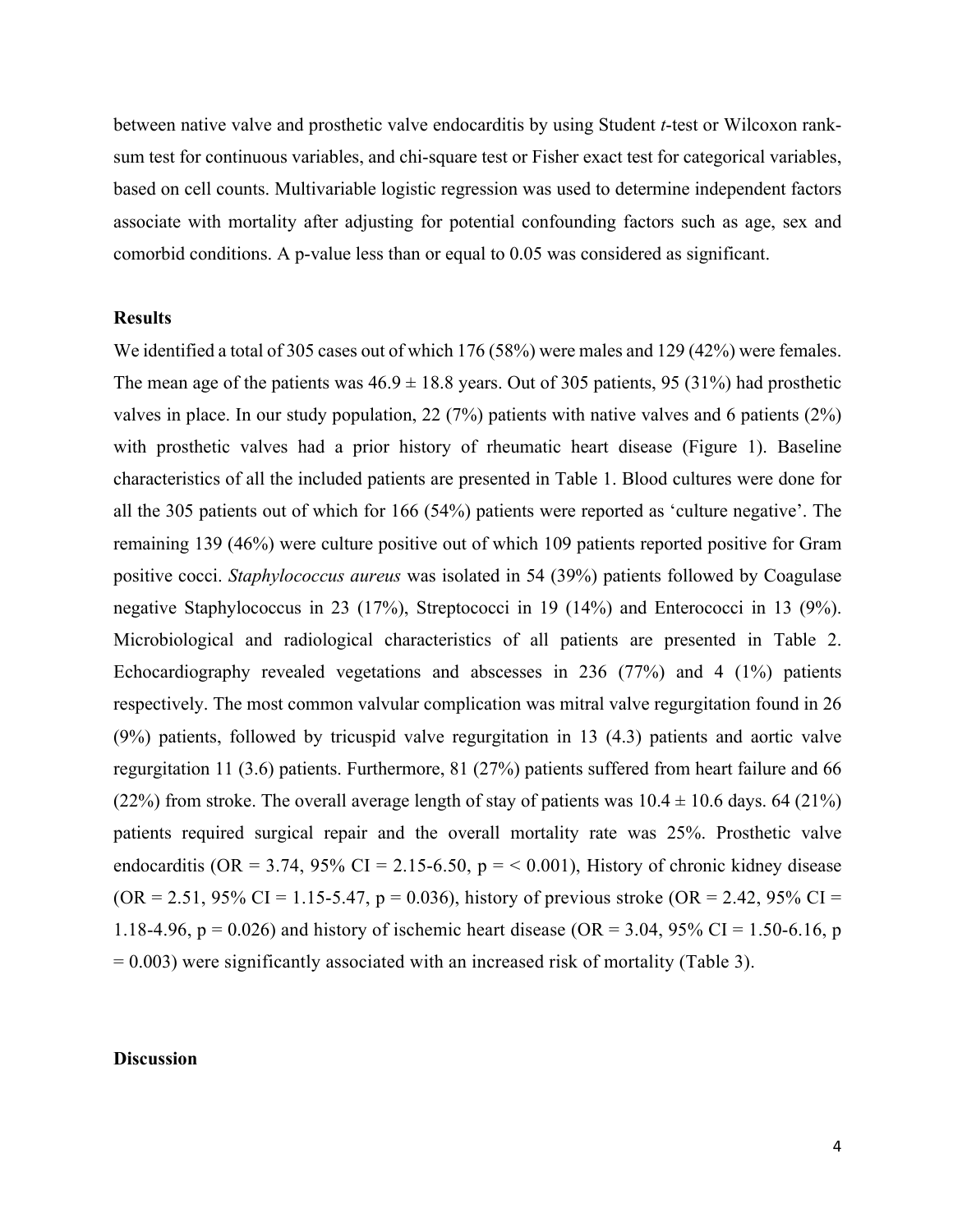In our study, we analyzed a total of 305 cases of IE over the past decade in a developing country with evolving healthcare system. The mean age of our patient population at the time of disease presentation was  $46.9 \pm 18.8$  years. This finding is on par with similar studies conducted in the region but lower than the patient population in the western world [10-15]. Previous literature suggests that the age of patients at presentation of this disease is influenced by the prevalence of uncorrected congenital heart disease and history of rheumatic heart disease, both of which serve as important predisposing risk factors for IE. In our study 29 cases (9.5%) were reported to have had history of congenital heart disease, while 28 (9.2%) had previous history of rheumatic heart disease. This is similar to a trend seen by Choudhary *et al*. in their study in a patient population in North India where a lower mean age of presentation correlated with an increased prevalence of these two risk factors [16].

Blood cultures were performed on all patients in our population, with a positive culture yield of only 46%. This value is much lower when compared to studies conducted on patients with IE in the west, which report a positive culture yield of about up to 80% in some studies [17,18]. One possible explanation for the low rate of culture-positive cases could be the widespread practice of self-medication with potent antibiotics, which are available over the counter, without relevant indications in our country. Other pre-analytical factors such as inadequate volume of blood drawn and infrequent sampling could also contribute to this finding [10].

*S aureus* was the predominant causative pathogen in our population. This was in contrast to previous studies conducted in this region, where streptococci remained the most common isolated microorganism over the past two decades [10,11]. These findings closely reflect western trends, where *S aureus* is the most common isolated pathogen [13,19-21]. Friedman and colleagues have suggested that improved healthcare provisions, rather than a lack of access to medical care, have resulted in the recent rise of *S aureus* infections which are acquired during hospitalization (nosocomial infections), extensive outpatient procedures, intravenous therapy, wound care, hemodialysis, and residence in a nursing home or long-term care facility [22-24]. Other risk factors associated with this epidemiological transition can include an increasingly aging population, rising drug abuse, and increased use of prosthetic devices [14,20].

Timely diagnosis of IE and associated high morbidity and mortality continue to be a challenge despite advances in medical diagnostics and therapeutics [25]. Septic embolism, of which stroke is the most common, is a particularly feared complication of IE which is known to affect up to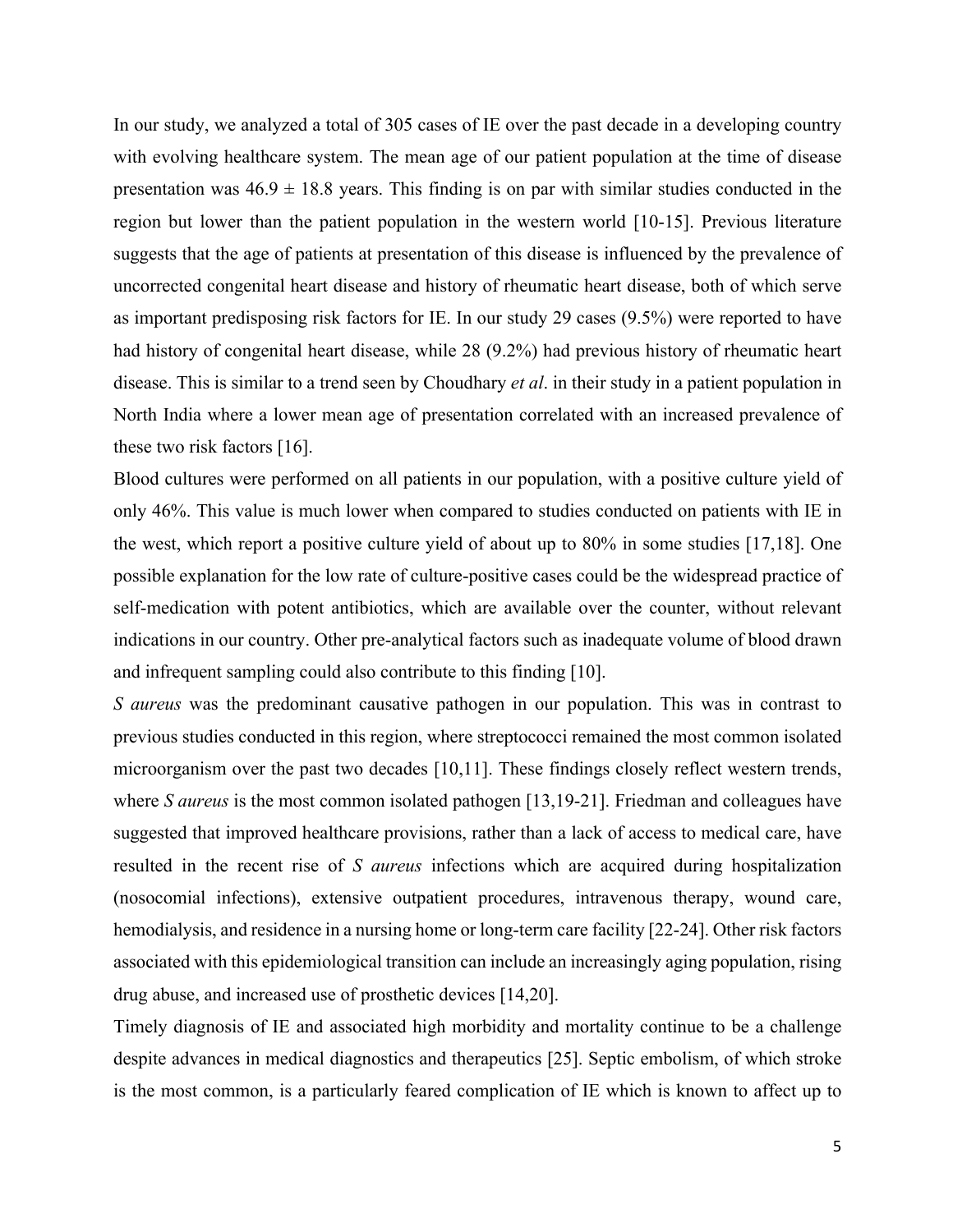50% of patients with IE around the world [26-29]. Our study reported a significantly lower number of patients suffering from this complication (25%). Additionally, stroke was also not associated with an increased risk of mortality. We believe that this could be explained by the younger patient population in developing countries which is in stark contrast to the developed world, where the increasing number of elderly patients with implanted intracardiac devices or prosthetic valves constitute a substantial and growing proportion of those affected.

Our study has potential limitations. Our institution is a tertiary referral centre and this could influence the complexity and microbiology of IE cases in our patient cohort. Retrospective nature of our study and reliance on ICD-9-CM codes for case finding are other potential limitations as we had to rely on existing data in electronic health records. We hypothesize that frequent use of outpatient antibiotics prior to admission is a major factor for high rate of blood culture negativity in our patients. However, as this information was not consistently and reliably documented in patient records, we could not analyse the true impact of this practice. Lastly, diagnostic imaging serves as an important tool in the rapid diagnosis and management of IE with echocardiography being the first line imaging modality included in the modified Duke's Criteria [30]. While TEE serves as the gold standard for echocardiographic diagnosis of IE, it was performed in less than one third of the patients in our study population. TTE, being the more cost-effective and lessinvasive procedure, was more commonly used in a resource limited setting such as ours.

#### **Limitations**

Our study has a few limitations. Firstly, we understand that ideally, in patients with equivocal findings on TTE, TEE or other imaging modalities, such as a PET scan, should have been performed. However, due to limited resources, this was not possible. Due to this, the number of patients with true endocarditis may have been underestimated. Secondly, we understand that high suspicion patients and those patients who were treated empirically for IE in the absence of findings of IE on TTE should have been included and reported separately. However, our dataset lacked sufficient granularity to identify those patients. Thirdly, lower rates of septic emboli in our study could be due to the lack of FDG-PET/CT to look for septic emboli. This was due to resource limitations in our setting.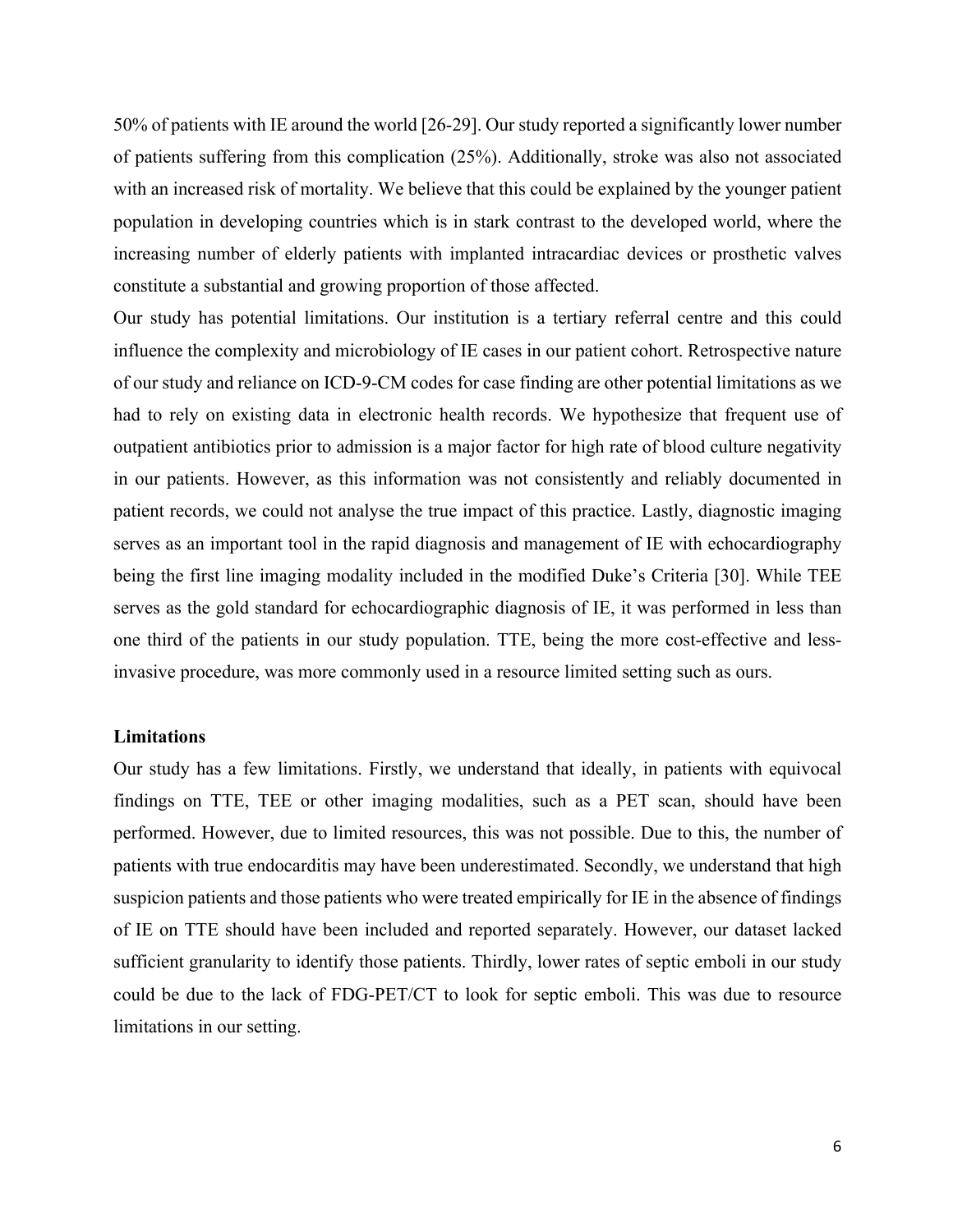## **Conclusion**

Our study provided valuable data on the evolving clinical characteristics and outcomes of patients with IE in a developing country. *S. aureus* was the most common causative agent. Presence of prosthetic valves, history of chronic kidney disease, ischemic heart disease, and previous stroke were associated with a significantly increased risk of mortality in our study population. Mortality remained relatively high and surgical management did not improve outcomes.

## **References**

- 1. Hill EE, Herijgers P, Herregods MC, Peetermans WE. Evolving trends in infective endocarditis. Clin Microbiol Infect 2006;12:5-12.
- 2. Wang A. The changing epidemiology of infective endocarditis. J Am Coll Cardiol 2012;59:1977-8.
- 3. Blumenthal J, Wolfson PM, Haspel L, Dunlap S. Infective endocarditis current review. J Am Osteopath Assoc 1977;76:576–84.
- 4. Nunley DL, Perlman PE. Endocarditis changing trends in epidemiology, clinical and microbiologic spectrum. Postgrad Med 1993;93:235–47.
- 5. Slipczuk L, Codolosa JN, Davila CD, et al. Infective endocarditis epidemiology over five decades  A systematic review. PLoS One 2013;8:e82665.
- 6. Fluit AC, Jones ME, Schmitz FJ, et al. Antimicrobial susceptibility and frequency of occurrence of clinical blood isolates in Europe from the SENTRY antimicrobial surveillance program, 1997 and 1998. Clin Infect Dis 2000;30:454460.
- 7. Fefer P, Raveh D, Rudensky B, et al. Changing epidemiology of infective endocarditis. a retrospective survey of 108 cases, 1990–99. Eur J Clin Microbiol Infect Dis 2002;21:432–7.
- 8. Moreillon P, Que YA. Infective endocarditis. Lancet 2004;363:139–49.
- 9. Otto CM, Nishimura RA, Bonow RO, et al. 2020 ACC/AHA Guideline for the management of patients with valvular heart disease: A report of the American College of Cardiology/American Heart Association Joint Committee on Clinical Practice Guidelines. Circulation 2021;143:e35-e71.
- 10. Shahid U, Sharif H, Farooqi J, et al. Microbiological and clinical profile of infective endocarditis patients: an observational study experience from tertiary care center Karachi Pakistan. J Cardiothorac Surg 2018;13:94.
- 11. Tariq M, Alam M, Munir G, et al. Infective endocarditis: a five-year experience at a tertiary care hospital in Pakistan. Int J Infect Dis 2004;8:163–70.
- 12. Li L, Wang H, Wang L, et al. Changing profile of infective endocarditis: A clinicopathologic study of 220 patients in a single medical center from 1998 through 2009. Tex Heart Inst J 2014;41:491–8.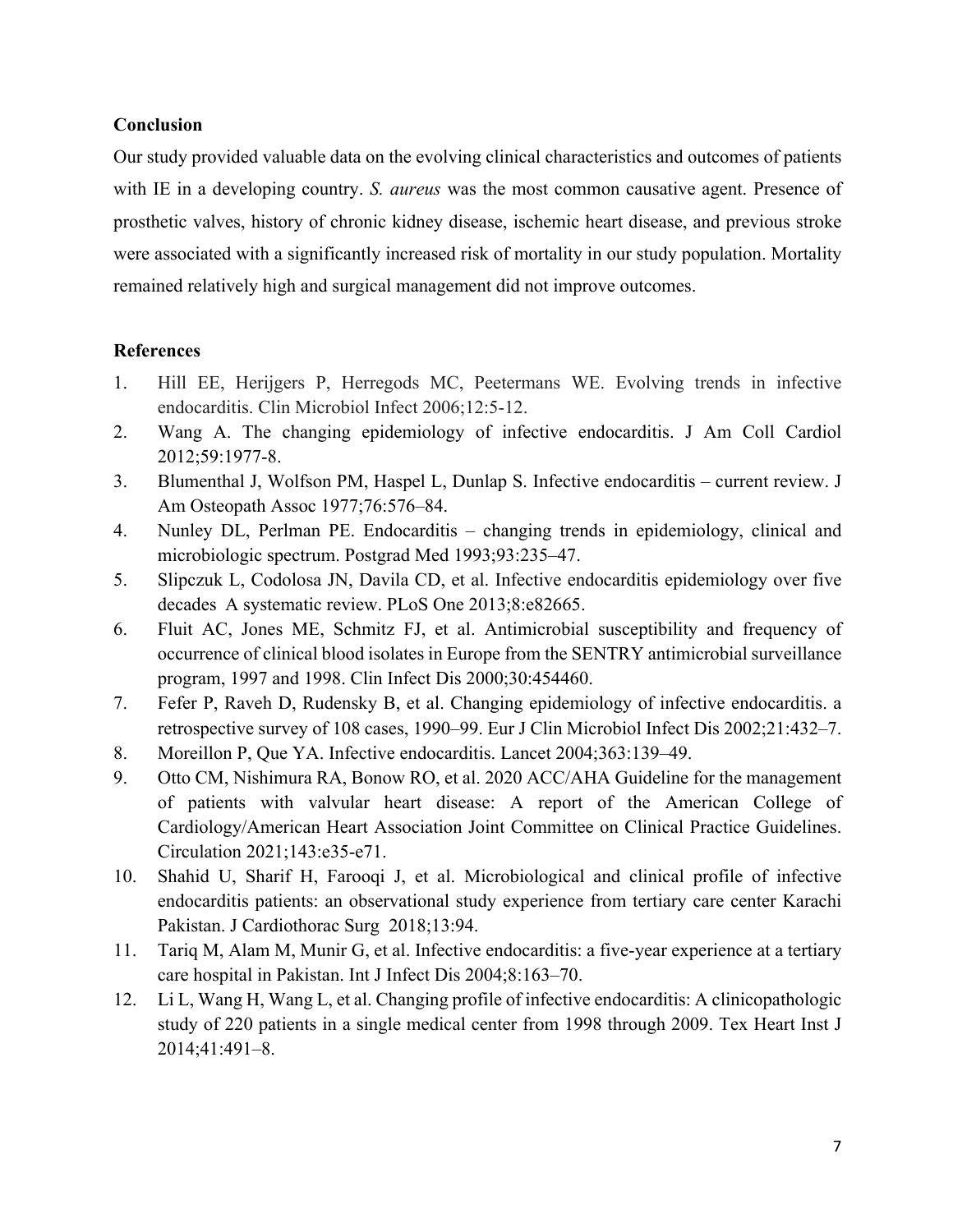- 13. Rizk HH, Elamragy AA, Youssef GS, et al. Clinical features and outcomes of infective endocarditis in Egypt: an 11-year experience at a tertiary care facility. Egypt Heart J 2019;71:17.
- 14. Tirumala Naresh A, Rajasekhar D, Vanajakshamma V, et al. Clinical profile and outcome of infective endocarditis in a tertiary care centre: Retrospective study. J Cardiol Cardiovasc Ther 2017;5:555659.
- 15. Murdoch DR, Corey GR, Hoen B, et al. Clinical presentation, etiology, and outcome of infective endocarditis in the 21st century: The international collaboration on endocarditis– Prospective cohort study. Arch Intern Med 2009;169:463–73.
- 16. Choudhury R, Grover A, Varma J, et al. Active infective endocarditis observed in an Indian hospital 1981-1991. Am J Cardiol 1992;70:1453-8.
- 17. Baddour LM, Wilson WR, Bayer AS, et al. Infective endocarditis in adults: Diagnosis, antimicrobial therapy, and management of complications. Circulation 2015;132:1435–86.
- 18. Habib G. Management of infective endocarditis. Heart 2006;92:124–30.
- 19. Holland TL, Baddour LM, Bayer AS, et al. Infective endocarditis. Nat Rev Dis Primer. 2016;2:16059.
- 20. Khan NU, Farman MT, Sial JA, et al. Changing trends of infective endocarditis. J Pak Med Assoc 2010;60:4.
- 21. Arshad S, Awan S, Bokhari SS, Tariq M. Clinical predictors of mortality in hospitalized patients with infective endocarditis at a tertiary care center in Pakistan. J Pak Med Assoc 2015;65:6.
- 22. Fowler VG, Miro JM, Hoen B, et al. Staphylococcus aureus endocarditis: A consequence of medical progress. JAMA 2005;293:3012-21.
- 23. Benito N, Miro JM, De Lazzari E, et al. Health care-associated native valve endocarditis: Importance of non-nosocomial acquisition. Ann Intern Med 2009;150:586-94.
- 24. Friedman ND, Kaye KS, Stout JE, et al. Health care-associated bloodstream infections in adults: A reason to change the accepted definition of community-acquired infections. Ann Intern Med 2002;137:791-7.
- 25. Vilacosta I, Olmos Blanco C, Sarriá Cepeda C, et al. Prognosis in infective endocarditis. In: Habib G, editor. Infective endocarditis: Epidemiology, diagnosis, imaging, therapy, and prevention. Cham: Springer; 2016. p. 89–103.
- 26. Mocchegiani R, Nataloni M. Complications of infective endocarditis. Cardiovasc Hematol Disord Drug Targets 2009;9:240–8.
- 27. Hasbun R, Vikram HR, Barakat LA, et al. Complicated left-sided native valve endocarditis in adults. JAMA 2003;289:1933.
- 28. Osler W. The Gulstonian lectures, on malignant endocarditis. Br Med J 1885;1:577
- 29. Cahill TJ, Prendergast BD. Infective endocarditis. Lancet 2016;387:882–93.
- 30. Almeida NEC, Gurram P, Esquer Garrigos Z, et al. Diagnostic imaging in infective endocarditis: a contemporary perspective. Expert Rev Anti Infect Ther 2020;18:911-25.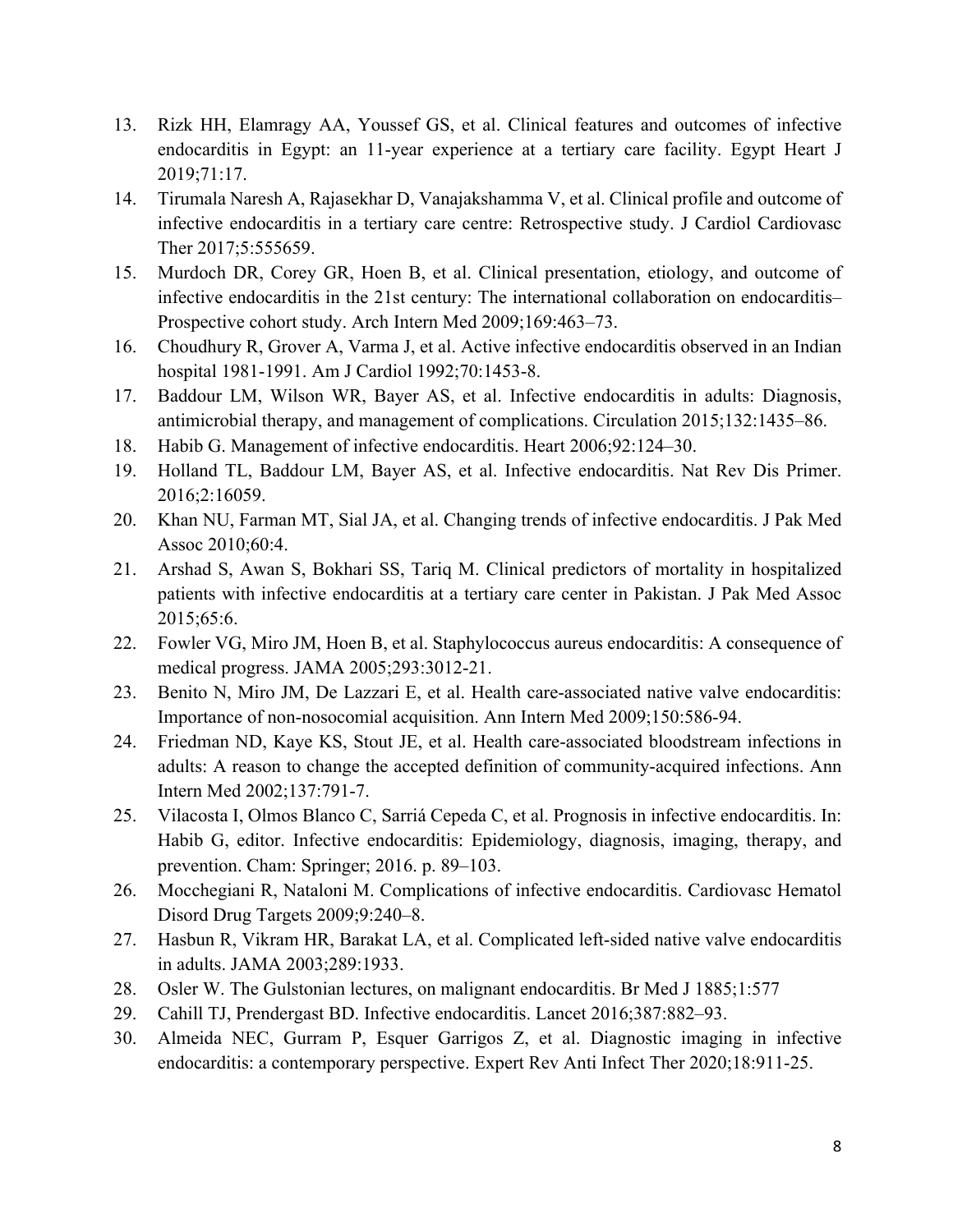**Figure 1:** Patient inclusion and microbiologic etiology of IE (n = 305).

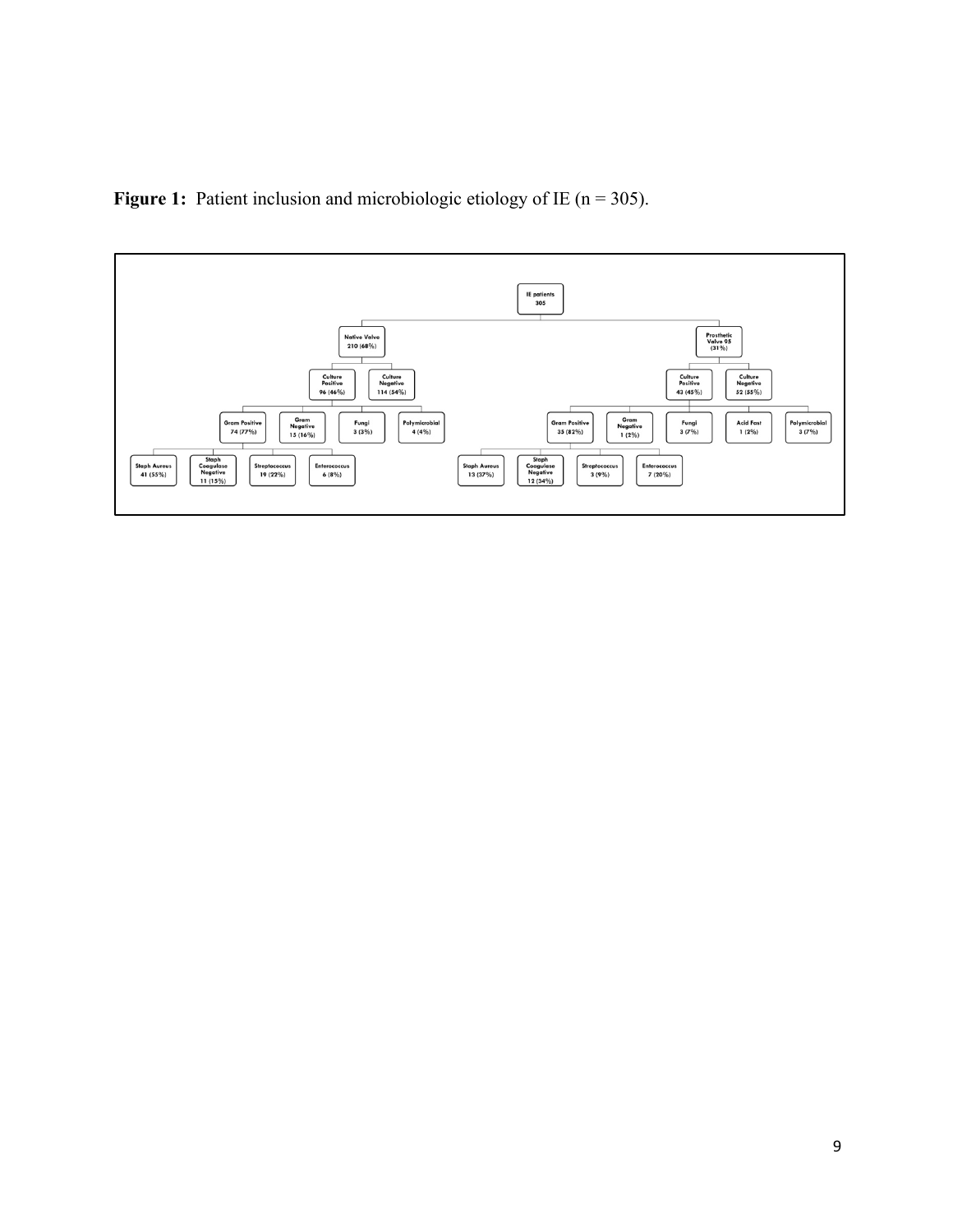| <b>Characteristics</b>                        | <b>Overall</b><br>$(n = 305)$ | <b>Native valve</b><br>$(n = 210)$ | <b>Prosthetic valve</b><br>$(n = 95)$ | p-value |
|-----------------------------------------------|-------------------------------|------------------------------------|---------------------------------------|---------|
| Mean age (years)                              | 46.88<br>$\pm$<br>18.86       | $47.11 \pm 18.95$                  | $46.26 \pm 18.75$                     | 0.716   |
| Gender                                        |                               |                                    |                                       |         |
| Male                                          | 176(57.7)                     | 123(58.6)                          | 53 (55.8)                             | 0.649   |
| Female                                        | 129(42.3)                     | 87(41.4)                           | 42 (44.2)                             |         |
| <b>Comorbid conditions</b>                    |                               |                                    |                                       |         |
| <b>Diabetes</b>                               | 93 (30.5)                     | 69 (32.9)                          | 24(25.3)                              | 0.182   |
| Hypertension                                  | 141 (46.2)                    | 97(46.2)                           | 44 (46.3)                             | 0.984   |
| Chronic kidney disease                        | 59 (19.3)                     | 37(17.6)                           | 22(23.2)                              | 0.257   |
| Malignancy                                    | 17(5.6)                       | 9(4.3)                             | 8(8.4)                                | 0.145   |
| Stroke                                        | 71(23.3)                      | 51(24.3)                           | 20(21.1)                              | 0.536   |
| <b>History of cardiovascular diseases</b>     |                               |                                    |                                       |         |
| Ischemic heart disease                        | 88 (28.9)                     | 58 (27.6)                          | 30(31.6)                              | 0.480   |
| History of rheumatic heart disease            | 28(9.2)                       | 22(10.5)                           | 6(6.3)                                | 0.244   |
| History of congenital heart disease           | 29(9.5)                       | 24(11.4)                           | 5(5.3)                                | 0.089   |
| History of previous infective<br>endocarditis | 46(15.1)                      | 25(11.9)                           | 21(22.1)                              | 0.021   |
| Outcome                                       |                               |                                    |                                       |         |
| Length of stay (days)                         | $10.44 \pm 10.64$             | $9.63 \pm 8.97$                    | $12.24 \pm 13.51$                     | 0.087   |
| Mortality                                     | 75 (24.6)                     | 35(16.7)                           | 40(42.1)                              | < 0.001 |
| Surgical repair                               | 64(21.0)                      | 44(21.0)                           | 20(21.1)                              | 0.984   |
| <b>Complications</b>                          |                               |                                    |                                       |         |
| Heart failure                                 | 81 (26.6)                     | 53 (25.2)                          | 28(29.5)                              | 0.438   |
| Stroke                                        | 66 (21.6)                     | 45(21.4)                           | 21(22.1)                              | 0.894   |

**Table 1:** Overall demographic and clinical characteristics of IE patients  $(n = 305)$